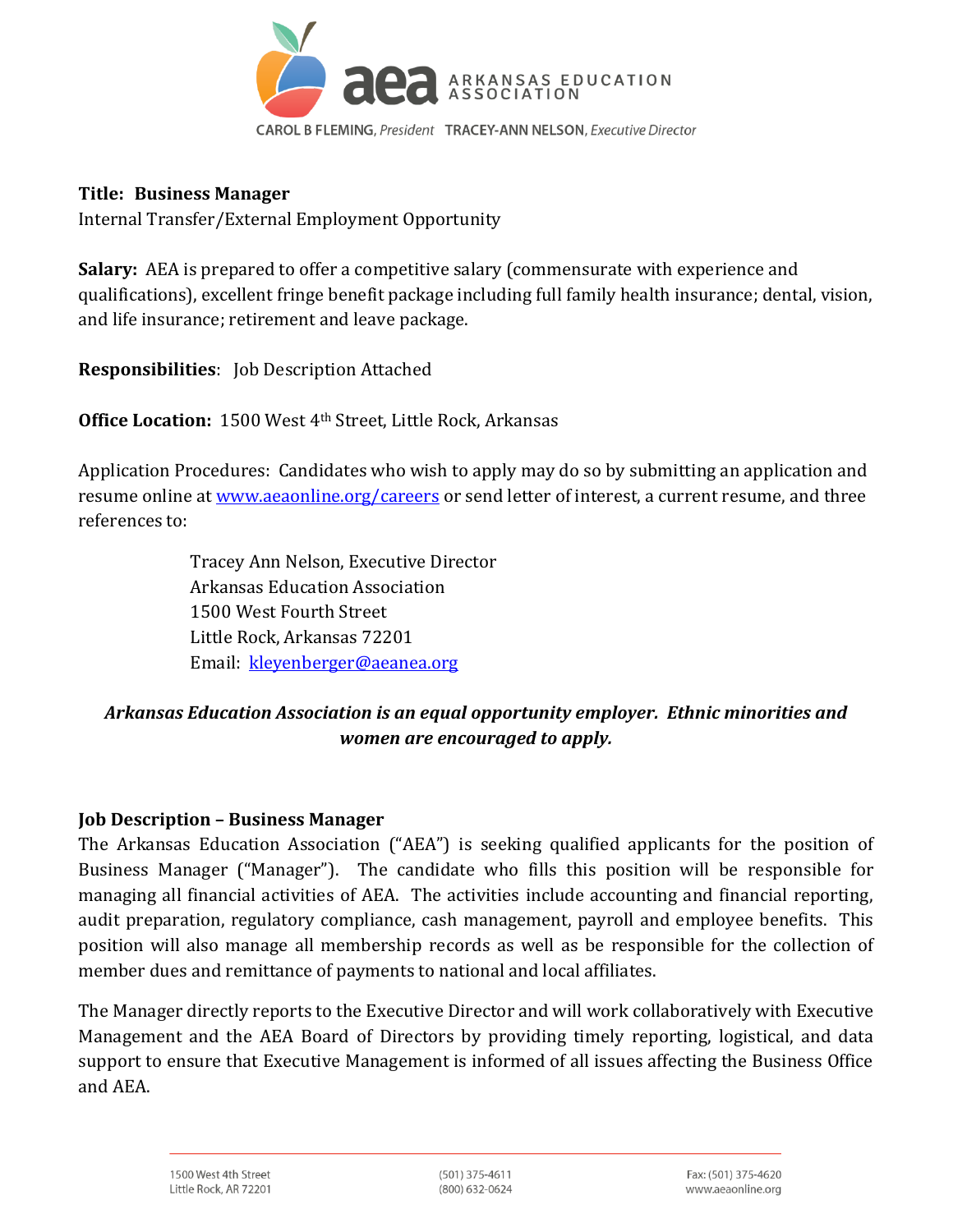The Manager will need to reside in or near the Little Rock Metro area and must have a valid driver's license and reliable transportation. The Manager must be willing to travel both in and out of state and be able to available to work evenings and weekends.

Excellent analytical skills, attention to detail, organizational skills, punctuality, and above average attendance are essential. The successful candidate must have a flexible approach for enabling organizational change and an aptitude for problem-solving along with the capacity to successfully engage with members and affiliates. The candidate must be committed to the principle of progress through collective action and will use the position to support efforts to strengthen the organization's membership and policy agenda.

Essential Job Functions:

- Supervise a staff of four to six.
- Be responsible for all accounting, cash management, auditing,, and financial reporting functions of AEA.
- Maintain AEA membership dues records, manage the collection of dues, and facilitate dues payment from local associations to AEA and NEA.
- Provide financial and other information to Executive Management and the AEA Board of Directors.
- Identify opportunities for, and potential risks to, AEA.
- Be responsible for processing payroll and administering AEA's employment benefit programs, which include a defined benefit pension plan, a 401K plan, medical insurance, and other benefits.
- Develop and provide monthly membership reports for Executive Management and the AEA Board of Directors.
- Reconcile all membership dues payments received monthly.
- Prepare and deposit all EFT, cash and credit card deposits on monthly.
- Correspond with members routinely.
- Manage AEA Dues Rebate Program.
- Participate in the annual budget process by working with Executive Management in budget preparation and budget actual variance analysis during the year.
- Provide quarterly financial statements and reports for Executive Management.
- Provide training and support for local association treasurers and staff.
- File all regulatory filings in a timely manner to include AEA's real property, federal and state taxes, and personal property returns.
- Monitor AEA's cash and investment position. Make wire transfers and perform other Treasury functions as directed by the Executive Director or Associate Executive Directors.
- Administer AEA's staff pension plan to include working with active and terminated/retired employees in understanding and obtaining benefits, and the actuary on compliance matters and benefit calculations.
- Administer vendor agreements and serve as the management contact and liaison with AEA's vendors, including vendors that provide services to maintain AEA's physical plant and property.